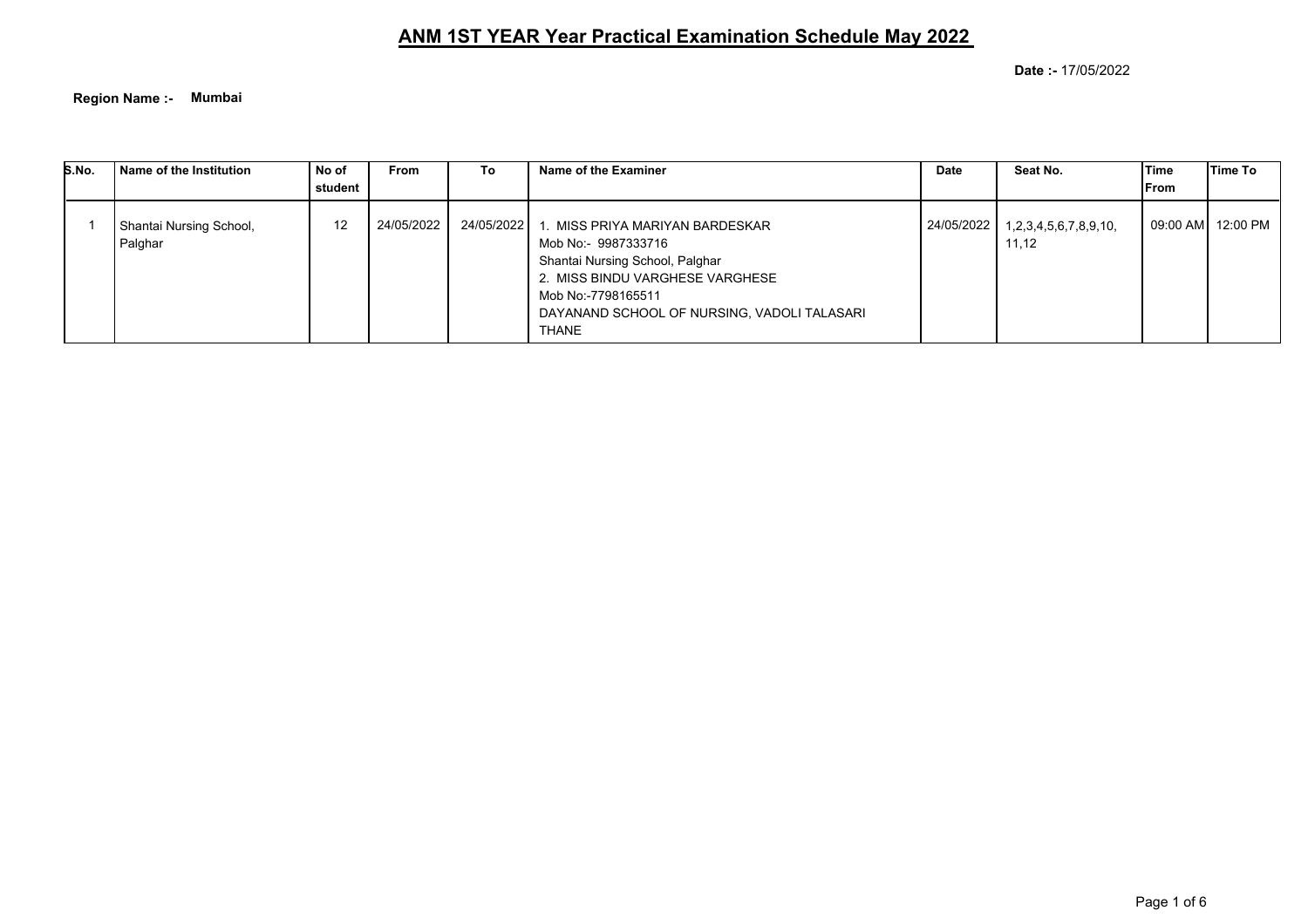**Date :-** 17/05/2022

**Region Name :- Aurangabad**

| S.No. | Name of the Institution                                        | No of<br>student | <b>From</b> | To           | Name of the Examiner                                                                                                                                                                          | Date       | Seat No.                                | Time<br>lFrom | lTime To          |
|-------|----------------------------------------------------------------|------------------|-------------|--------------|-----------------------------------------------------------------------------------------------------------------------------------------------------------------------------------------------|------------|-----------------------------------------|---------------|-------------------|
|       | l Shraddha Commercial<br>Technical Institute Society,<br>Jalna | 20               | 30/05/2022  | 30/05/2022 l | 1. MR IRYYA MATH<br>Mob No:- 9284723158<br>Shraddha Commercial Technical Institute Society, Jalna<br>2. MISS SUNITA RANGRAO BOTHIKAR<br>Mob No:-9021362024<br><b>GENERAL HOSPITAL, JALANA</b> | 30/05/2022 | 13, 14, 15, 16, 17, 18, 1<br>9,20,21,22 | 09:00 AM      | 12:00 PM          |
|       | l Shraddha Commercial<br>Technical Institute Society,<br>Jalna | 20               | 30/05/2022  | 30/05/2022 1 | 1. MR IRYYA MATH<br>Mob No:- 9284723158<br>Shraddha Commercial Technical Institute Society, Jalna<br>2. MISS SUNITA RANGRAO BOTHIKAR<br>Mob No:-9021362024<br><b>GENERAL HOSPITAL, JALANA</b> | 30/05/2022 | 23, 24, 25, 26, 27, 28, 2<br>9,30,31,32 |               | 01:00 PM 04:00 PM |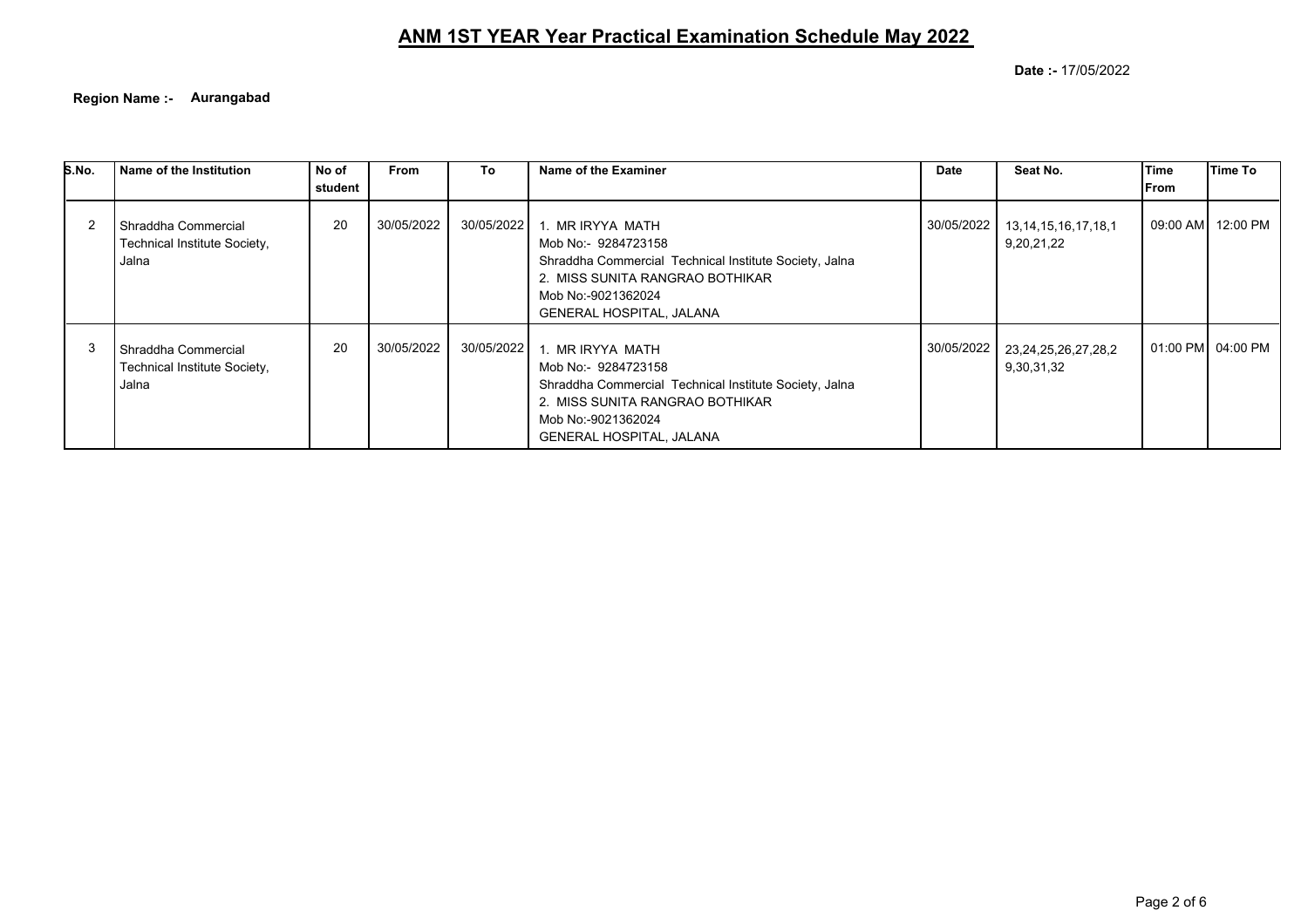| S.No.          | Name of the Institution                                           | No of<br>student | From       | To         | Name of the Examiner                                                                                                                                                                                                       | <b>Date</b> | Seat No.                                | <b>Time</b><br><b>From</b> | Time To           |
|----------------|-------------------------------------------------------------------|------------------|------------|------------|----------------------------------------------------------------------------------------------------------------------------------------------------------------------------------------------------------------------------|-------------|-----------------------------------------|----------------------------|-------------------|
| 4              | <b>SAKOLKAR NURSING</b><br>SCHOOL, AURANGABAD                     | 10               | 25/05/2022 | 25/05/2022 | 1. MR VISHAL VISHWANTH DHEPE<br>Mob No:- 8904579825<br>SAKOLKAR NURSING SCHOOL, AURANGABAD<br>2. MISS RAJSHRI BALASAHEB KOKATE<br>Mob No:-9168522999<br>Aurangabad Training School of Nursing, Shivajinagar,<br>Aurangabad | 25/05/2022  | 33, 34, 35, 36, 37, 38, 3<br>9,40,41,42 |                            | 09:00 AM 12:00 PM |
| 5              | <b>GANGAPUR NURSING</b><br>SCHOOL, GANGAPUR,<br><b>AURANGABAD</b> | 20               | 24/05/2022 | 24/05/2022 | 1. MISS PALLAVI SANJAY THORAT<br>Mob No:- 7758864060<br>GANGAPUR NURSING SCHOOL, GANGAPUR,<br><b>AURANGABAD</b><br>2. MISS SUNITA RANGRAO BOTHIKAR<br>Mob No:-9021362024<br>GENERAL HOSPITAL, JALANA                       | 24/05/2022  | 43,44,45,46,47,48,4<br>9,50,51,52       |                            | 09:00 AM 12:00 PM |
| 6              | <b>GANGAPUR NURSING</b><br>SCHOOL, GANGAPUR,<br>AURANGABAD        | 20               | 24/05/2022 | 24/05/2022 | 1. MISS PALLAVI SANJAY THORAT<br>Mob No:- 7758864060<br>GANGAPUR NURSING SCHOOL, GANGAPUR,<br>AURANGABAD<br>2. MISS SUNITA RANGRAO BOTHIKAR<br>Mob No:-9021362024<br>GENERAL HOSPITAL, JALANA                              | 24/05/2022  | 53, 54, 55, 56, 57, 58, 5<br>9,60,61,62 |                            | 01:00 PM 04:00 PM |
| $\overline{7}$ | SHRADDHA NURSING<br>SCHOOL, AURANGABAD                            | 17               | 26/05/2022 | 26/05/2022 | 1. MR RAJENDRA MADHAVAPPA DANGE<br>Mob No:- 7758864060<br>SHRADDHA NURSING SCHOOL, AURANGABAD<br>2. MRS AMINA SAYAD<br>Mob No:-9890201582<br>MAHATMA GANDHI MISSION INSTITUTE OF NURSING<br>EDUCATION, AURANGABAD          | 26/05/2022  | 63,64,65,66,67,68,6<br>9,70,71          |                            | 09:00 AM 12:00 PM |
|                |                                                                   |                  |            |            |                                                                                                                                                                                                                            |             |                                         |                            |                   |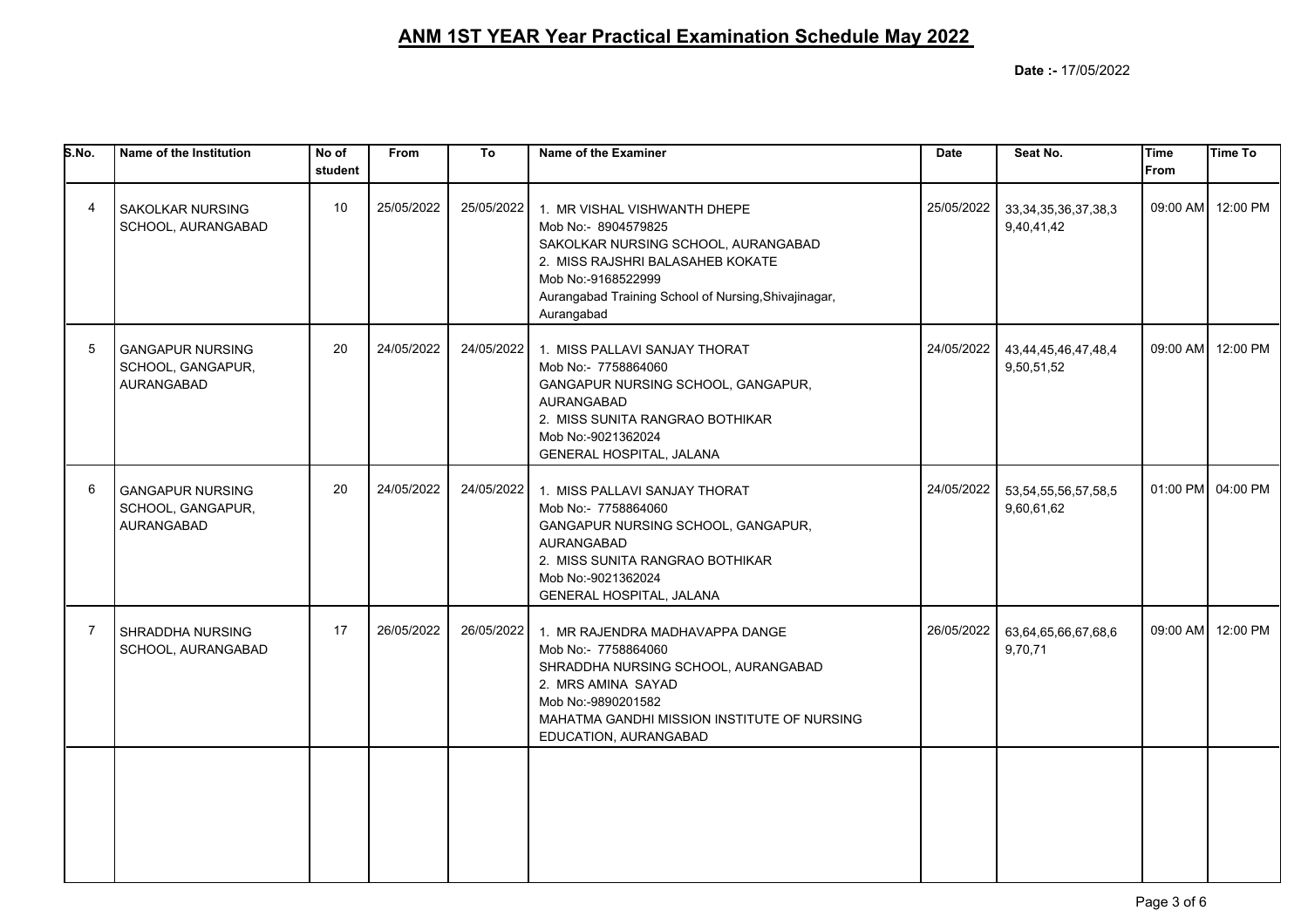|  | I SHRADDHA NURSING | 26/05/2022 l | 26/05/2022 | . MR RAJENDRA MADHAVAPPA DANGE              | 26/05/2022 | 72,73,74,75,76,77,7 |  |
|--|--------------------|--------------|------------|---------------------------------------------|------------|---------------------|--|
|  | SCHOOL, AURANGABAD |              |            | Mob No:- 7758864060                         |            | 8,79                |  |
|  |                    |              |            | SHRADDHA NURSING SCHOOL, AURANGABAD         |            |                     |  |
|  |                    |              |            | 2. MRS AMINA SAYAD                          |            |                     |  |
|  |                    |              |            | Mob No:-9890201582                          |            |                     |  |
|  |                    |              |            | MAHATMA GANDHI MISSION INSTITUTE OF NURSING |            |                     |  |
|  |                    |              |            | EDUCATION, AURANGABAD                       |            |                     |  |